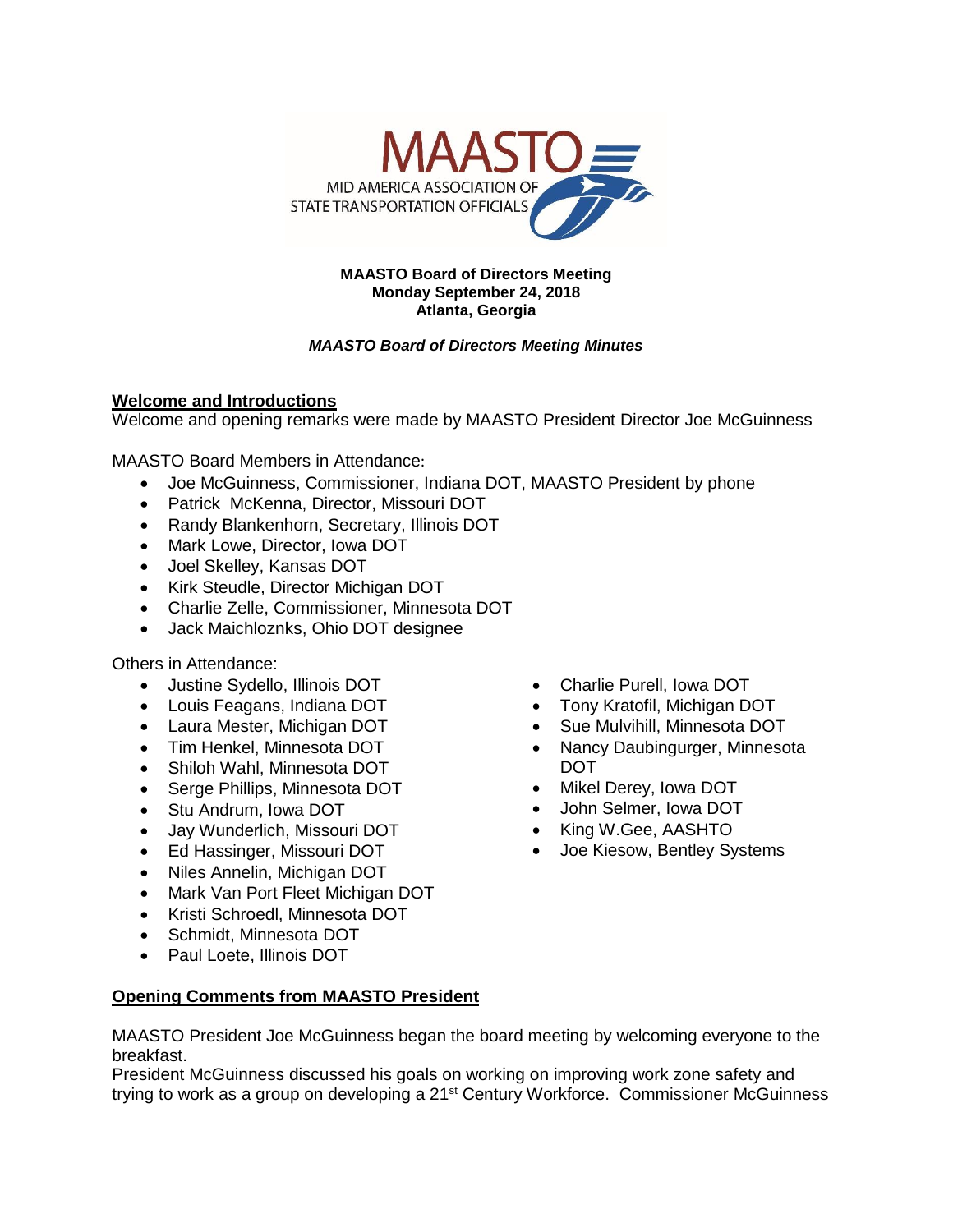discussed that his concerns for the work zone safety is not only for the traveling public which has the majority of the serious injuries occur but for our workforce both contracted and government employees. He also discussed INDOT employee emergency fund program that provided the family of employees injured or worse immediately money to help until insurance money starts.

### **Approval of Minutes**

The meeting minutes from the August, 29, 2018 MAASTO Board meeting in Traverse City, Michigan were approved.

# **Committee Reports**

Joel Skelley, KDOT and chairman of the Strategic Transportation Initiatives Committee (STIC), reported the following:

- STIC is working on the MAASTO Reauthorization whitepaper to be used for the meeting in Washington DC
- Director Patrick McKenna MoDOT stated make sure we talk about the reauthorization bill and we stay up to date on the bills.
- Director Kirk Steudle MIDOT stated we need to keep working on being proactive and not reactive.
- Director Patrick McKenna MoDOT stated that we should try to fast track the rescission letter stating the number of projects that could be loss due to it happening.
- Director Mark Lowe Iowa DOT stated that we could have the effects for each state.

No other committee had any information to report

### **TPF Update**

Justine Sydello, IDOT, gave an update on the AASTO TPF committee.

- The committee is working on a policy for reauthorization
- 11 white papers on different topics for the industry
- Secretary Randy Blankenhorn Illinois DOT talked about trying to find funding ideas for Rest Areas P3 or other
- Everyone discussed not supporting ear marks.
- Director Kirk Steudle MIDOT talked about Michigan's plans for human traffic ting; their initial plan was to work as a group but it sounds like all of the states have a plan and are working already on the issue.

### **Upcoming MAASTO Meetings**

Commissioner McGuinness provide the board with an overview of the 2019 annual MAASTO meeting scheduled for Indianapolis.

Secretary Blankenhorn provided the board with an overview and his expectations of the 2020 annual MAASTO meeting planned for Vandalia, Illinois; home of the first state capitol.

Director Lowe Iowa DOT will host the 2021 annual conference.